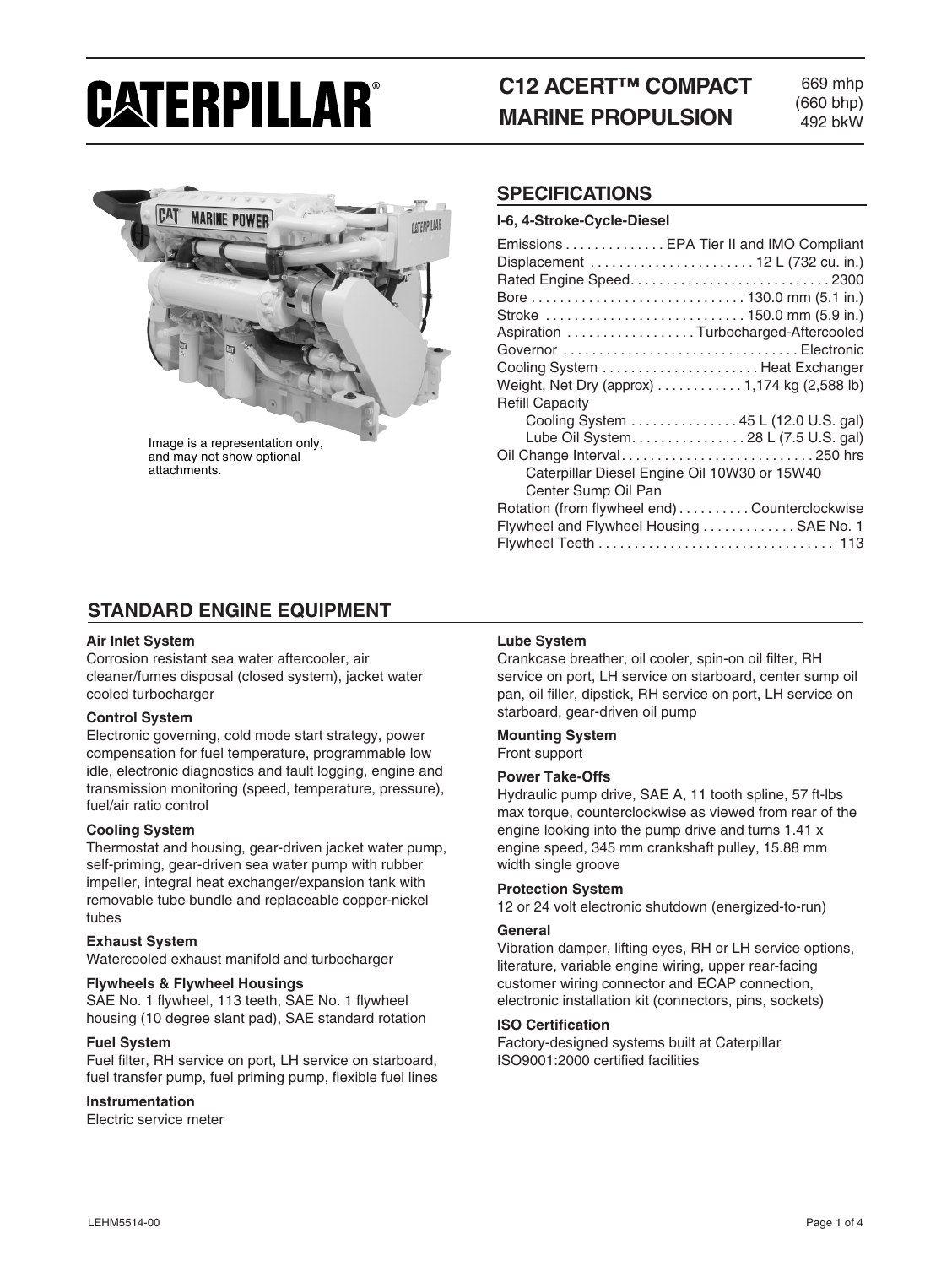# **C12 ACERT™ COMPACT MARINE PROPULSION CATERPILLAR®**

**669 mhp (660 bhp) 492 bkW** 

# **MARINE ENGINE PERFORMANCE EXAMPLE 2008 Preliminary**

## **C12 DITA ACERT COMPACT 492 bkW (660 bhp) @ 2300 rpm** EPA Tier II and IMO Compliant **E Rating (High Performance) — DM7530-01**



**Engine Speed - rpm**

**Metric Maximum Power English Prop Demand English Prop Demand** 

|                | Engine<br>Speed<br>rpm | Engine<br>Power<br>kW | Engine<br>Torque<br>N•m | <b>BSFC</b><br>g/kW-hr | Fuel<br>Rate<br>L/hr |  |
|----------------|------------------------|-----------------------|-------------------------|------------------------|----------------------|--|
| <b>Maximum</b> |                        |                       |                         |                        |                      |  |
| Power          | 2300                   | 492.0                 | 2043                    | 220.0                  | 129.0                |  |
| Data           | 2200                   | 494.9                 | 2148                    | 214.1                  | 126.3                |  |
|                | 2000                   | 492.7                 | 2353                    | 208.0                  | 122.2                |  |
|                | 1800                   | 493.8                 | 2620                    | 208.9                  | 123.0                |  |
|                | 1600                   | 493.0                 | 2942                    | 212.6                  | 124.9                |  |
|                | 1400                   | 406.3                 | 2771                    | 216.1                  | 104.7                |  |
|                | 1200                   | 210.4                 | 1675                    | 216.3                  | 54.3                 |  |
|                | 1000                   | 128.2                 | 1225                    | 214.5                  | 32.8                 |  |
|                | 600                    | 50.9                  | 810                     | 206.9                  | 12.5                 |  |
| Prop           |                        |                       |                         |                        |                      |  |
| Demand         | 2300                   | 492.0                 | 2043                    | 220.0                  | 129.0                |  |
| Data           | 2200                   | 430.6                 | 1869                    | 211.2                  | 108.4                |  |
|                | 2100                   | 374.5                 | 1703                    | 207.0                  | 92.4                 |  |
|                | 2000                   | 323.5                 | 1545                    | 206.6                  | 79.7                 |  |
|                | 1800                   | 235.8                 | 1251                    | 209.1                  | 58.8                 |  |
|                | 1600                   | 165.6                 | 989                     | 210.7                  | 41.6                 |  |
|                | 1400                   | 111.0                 | 757                     | 210.1                  | 27.8                 |  |
|                | 1300                   | 88.8                  | 653                     | 212.2                  | 22.5                 |  |
|                | 1200                   | 69.9                  | 556                     | 220.8                  | 18.4                 |  |
|                | 900                    | 29.5                  | 313                     | 283.8                  | 10.0                 |  |
|                | 600                    | 8.7                   | 139                     | 468.5                  | 4.9                  |  |

Cubic prop demand curve with 3.0 exponent for displacement hulls only.



#### **Preliminary Performance Data Preliminary Performance Data**

| Engine<br>Speed<br>rpm | Engine<br>Power<br>kW | Engine<br>Torque<br>N•m | <b>BSFC</b><br>g/kW-hr | Fuel<br>Rate<br>L/hr |                | Engine<br>Speed<br>rpm | Engine<br>Power<br>hp | Engine<br>Torque<br>lb ft | <b>BSFC</b><br>lb/hp-hr | Fuel<br>Rate<br>gph |
|------------------------|-----------------------|-------------------------|------------------------|----------------------|----------------|------------------------|-----------------------|---------------------------|-------------------------|---------------------|
|                        |                       |                         |                        |                      | <b>Maximum</b> |                        |                       |                           |                         |                     |
| 2300                   | 492.0                 | 2043                    | 220.0                  | 129.0                | Power          | 2300                   | 659.8                 | 1507                      | .362                    | 34.1                |
| 2200                   | 494.9                 | 2148                    | 214.1                  | 126.3                | Data           | 2200                   | 663.7                 | 1584                      | .352                    | 33.4                |
| 2000                   | 492.7                 | 2353                    | 208.0                  | 122.2                |                | 2000                   | 660.7                 | 1735                      | .342                    | 32.3                |
| 1800                   | 493.8                 | 2620                    | 208.9                  | 123.0                |                | 1800                   | 662.2                 | 1932                      | .343                    | 32.5                |
| 1600                   | 493.0                 | 2942                    | 212.6                  | 124.9                |                | 1600                   | 661.1                 | 2170                      | .350                    | 33.0                |
| 1400                   | 406.3                 | 2771                    | 216.1                  | 104.7                |                | 1400                   | 544.9                 | 2044                      | .355                    | 27.7                |
| 1200                   | 210.4                 | 1675                    | 216.3                  | 54.3                 |                | 1200                   | 282.2                 | 1235                      | .356                    | 14.3                |
| 1000                   | 128.2                 | 1225                    | 214.5                  | 32.8                 |                | 1000                   | 171.9                 | 903                       | .353                    | 8.7                 |
| 600                    | 50.9                  | 810                     | 206.9                  | 12.5                 |                | 600                    | 68.3                  | 597                       | .340                    | 3.3                 |
|                        |                       |                         |                        |                      | Prop           |                        |                       |                           |                         |                     |
| 2300                   | 492.0                 | 2043                    | 220.0                  | 129.0                | Demand         | 2300                   | 659.8                 | 1507                      | .362                    | 34.1                |
| 2200                   | 430.6                 | 1869                    | 211.2                  | 108.4                | Data           | 2200                   | 577.4                 | 1378                      | .347                    | 28.6                |
| 2100                   | 374.5                 | 1703                    | 207.0                  | 92.4                 |                | 2100                   | 502.2                 | 1256                      | .340                    | 24.4                |
| 2000                   | 323.5                 | 1545                    | 206.6                  | 79.7                 |                | 2000                   | 433.8                 | 1139                      | .340                    | 21.1                |
| 1800                   | 235.8                 | 1251                    | 209.1                  | 58.8                 |                | 1800                   | 316.2                 | 923                       | .344                    | 15.5                |
| 1600                   | 165.6                 | 989                     | 210.7                  | 41.6                 |                | 1600                   | 222.1                 | 729                       | .346                    | 11.0                |
| 1400                   | 111.0                 | 757                     | 210.1                  | 27.8                 |                | 1400                   | 148.9                 | 558                       | .345                    | 7.3                 |
| 1300                   | 88.8                  | 653                     | 212.2                  | 22.5                 |                | 1300                   | 119.1                 | 482                       | .349                    | 5.9                 |
| 1200                   | 69.9                  | 556                     | 220.8                  | 18.4                 |                | 1200                   | 93.7                  | 410                       | .363                    | 4.9                 |
| 900                    | 29.5                  | 313                     | 283.8                  | 10.0                 |                | 900                    | 39.6                  | 231                       | .467                    | 2.6                 |
| 600                    | 8.7                   | 139                     | 468.5                  | 4.9                  |                | 600                    | 11.7                  | 103                       | .770                    | 1.3                 |

Power produced at the flywheel will be within standard tolerances up to 50°C (122°F) combustion air temperature measured at the air cleaner inlet, and fuel temperature up to 52°C (125°F) measured at the fuel filter base. Power rated in accordance with NMMA procedure as crankshaft power. Reduce crankshaft power by 3% for propeller shaft power.

PD-DM7530-01.pdf © 2005 Caterpillar All Rights Reserved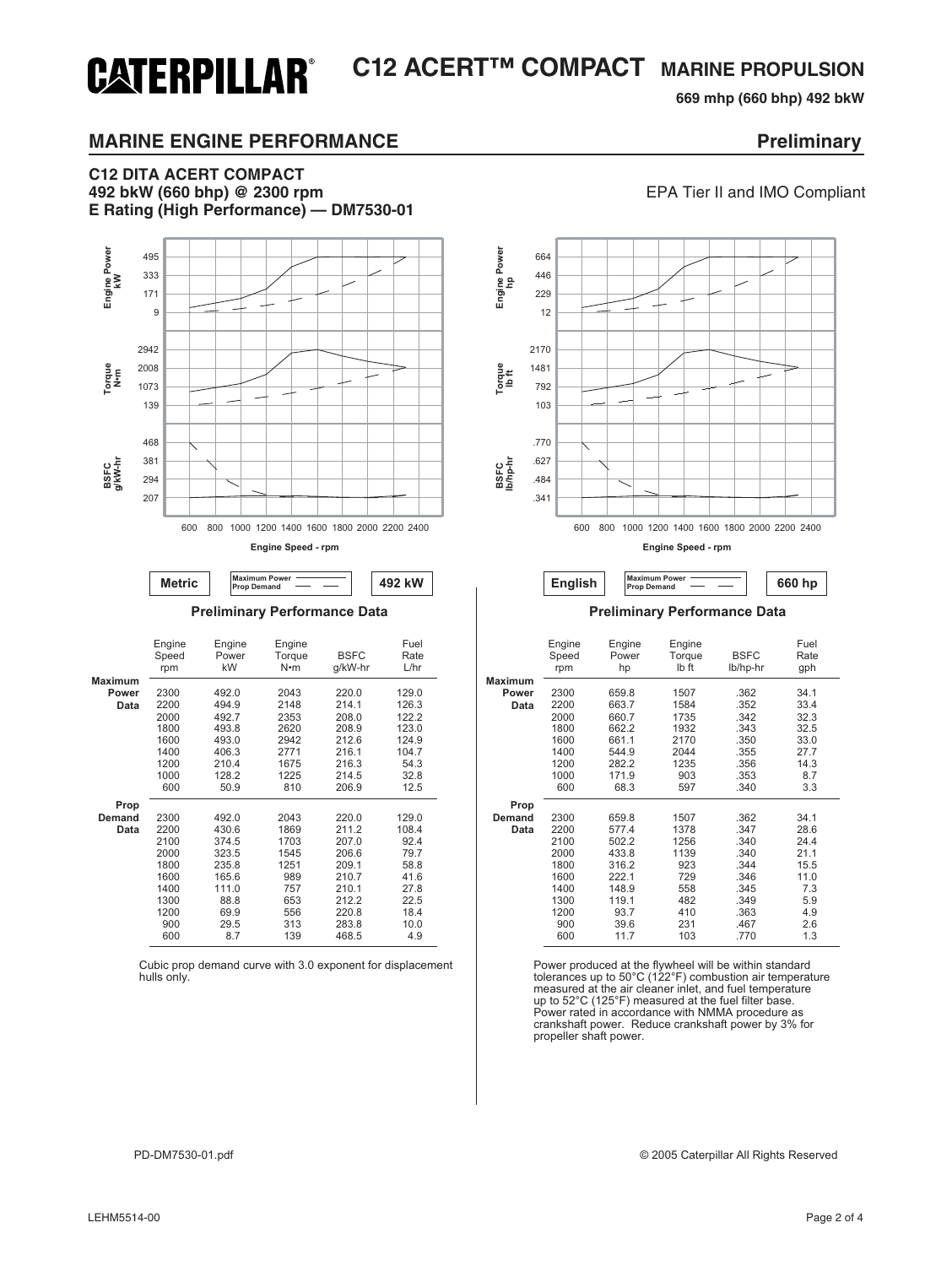# **C12 ACERT™ COMPACT MARINE PROPULSION CATERPILLAR®**

**669 mhp (660 bhp) 492 bkW** 

# **DIMENSIONS** Preliminary



| <b>Preliminary Engine Dimensions</b> |           |          |  |  |
|--------------------------------------|-----------|----------|--|--|
| (1) Length to Flywheel Housing       | 1329.9 mm | 52.36 in |  |  |
| $(2)$ Width                          | 968.6 mm  | 38.13 in |  |  |
| (3) Height                           | 1008.7 mm | 39.71 in |  |  |
| <b>Weight, Net Dry (approx)</b>      | 1174 kg   | 2,588 lb |  |  |

Note: Do not use for installation design.